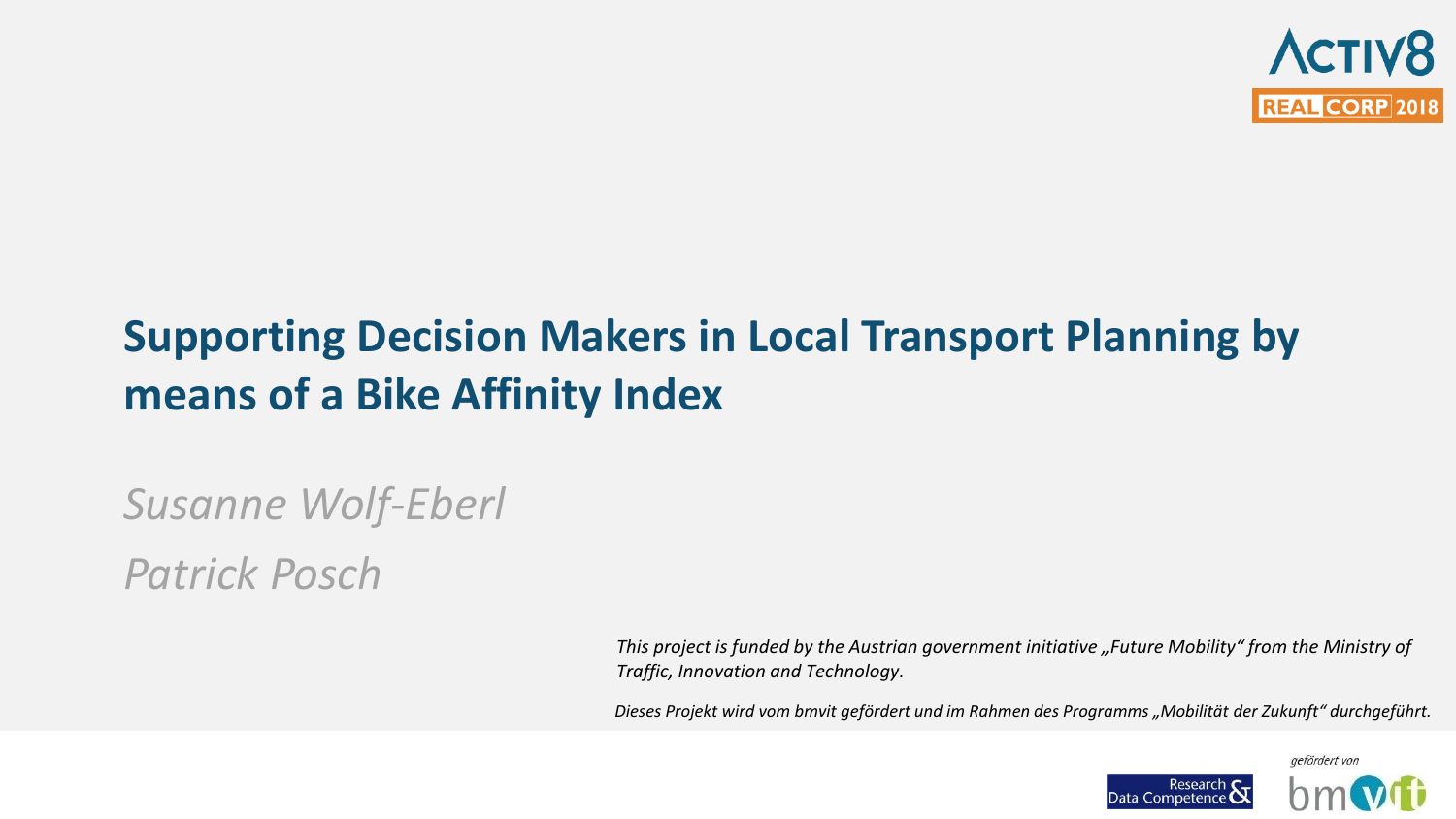*Online survey in Upper Austria 2017*

## **General informations**

- Online quantitative survey
- Field time: April/May 2017
- Target group: 444 Upper Austrian municipalities (communities)
- Response rate 55%, adjusted dataset n=242

#### **Focus:**

• cycling mind-sets, attitudes





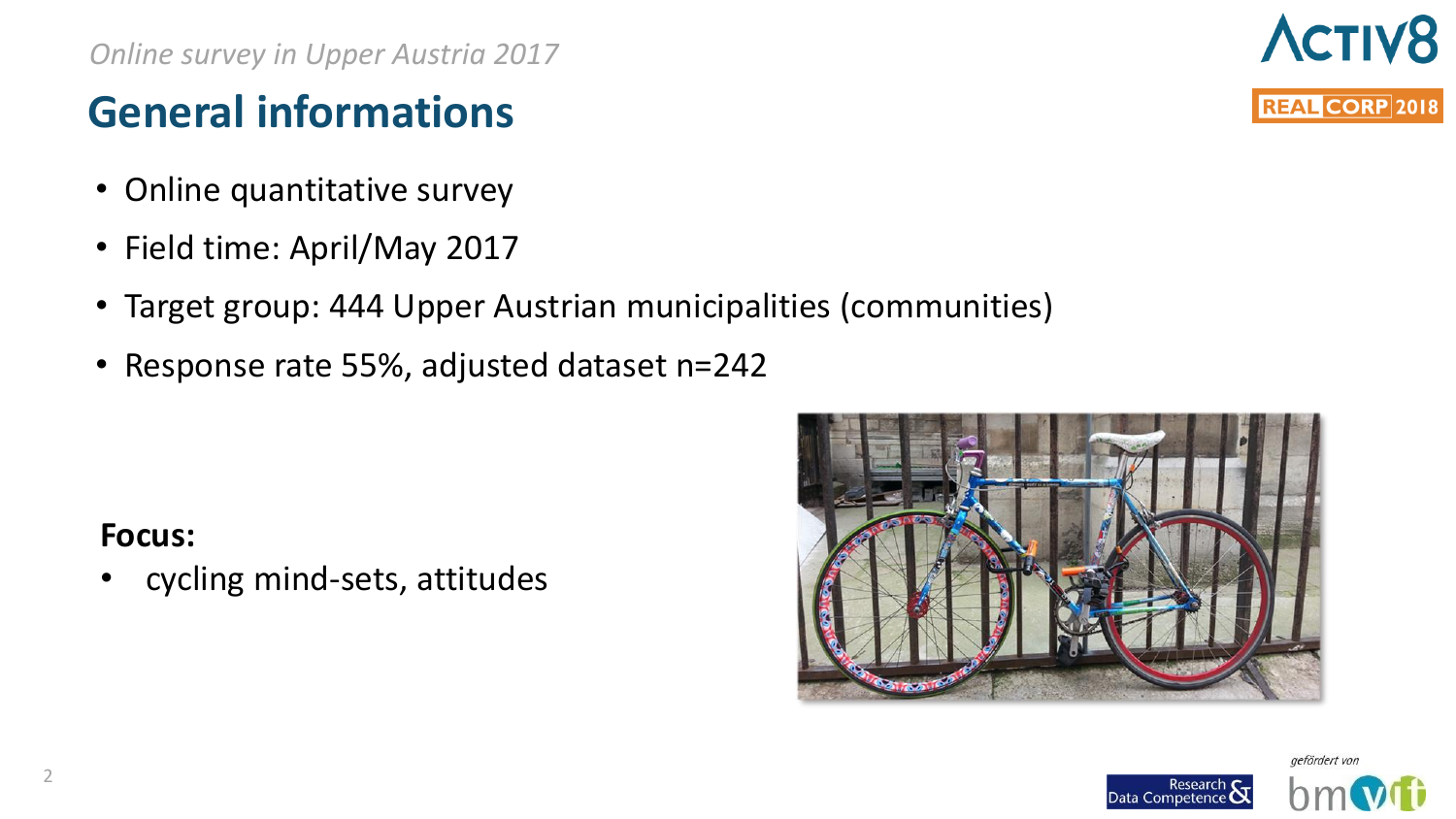# **ACTIV8 REAL CORP 2018**



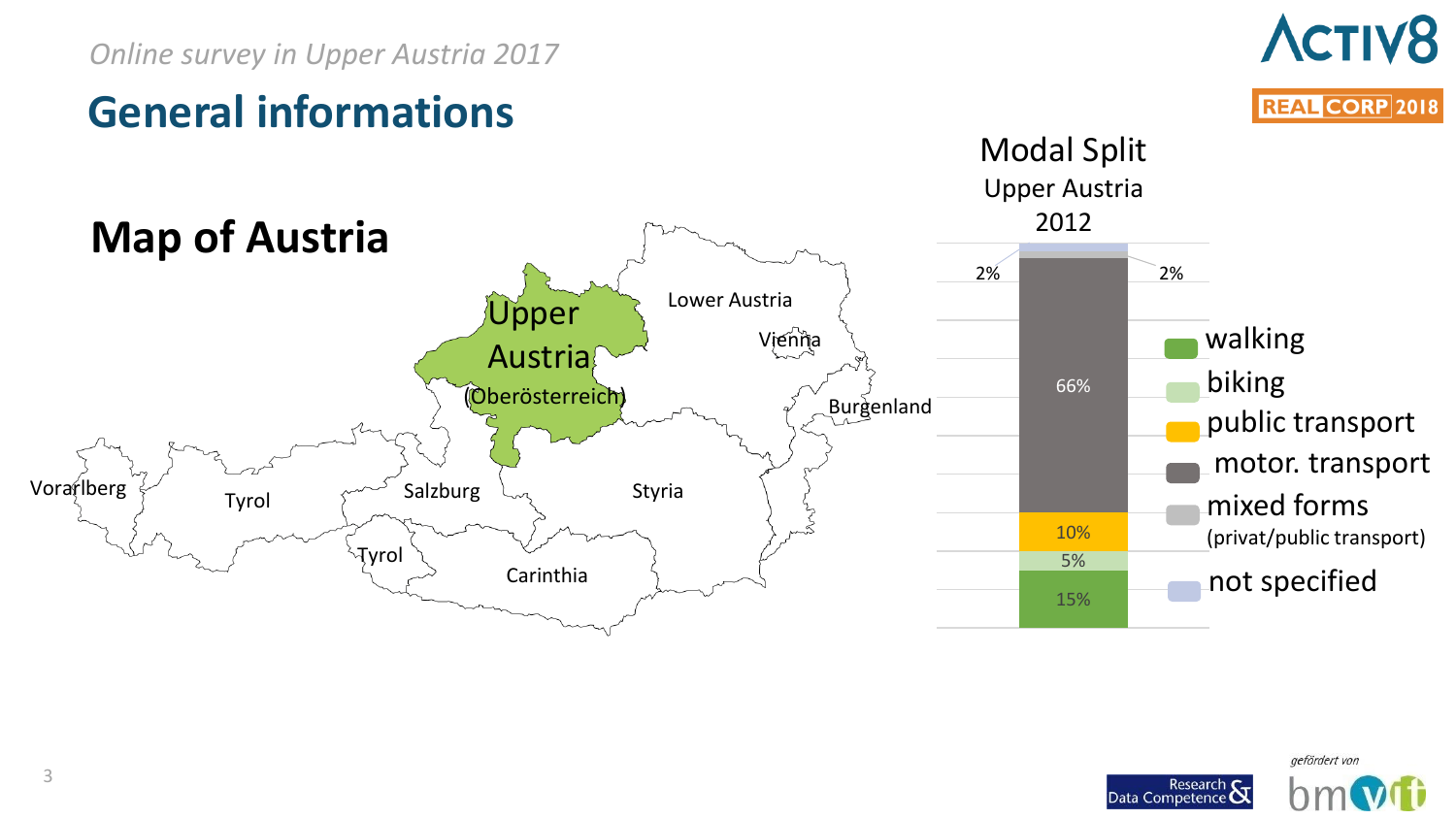## **General informations about the online survey**

#### **Focus:**

- Quantitative database
- Bike Affinity Index for supporting decision makers
- Possible implementation in ACTIVE8 at a later stage
- How it works? Checking for accuracy





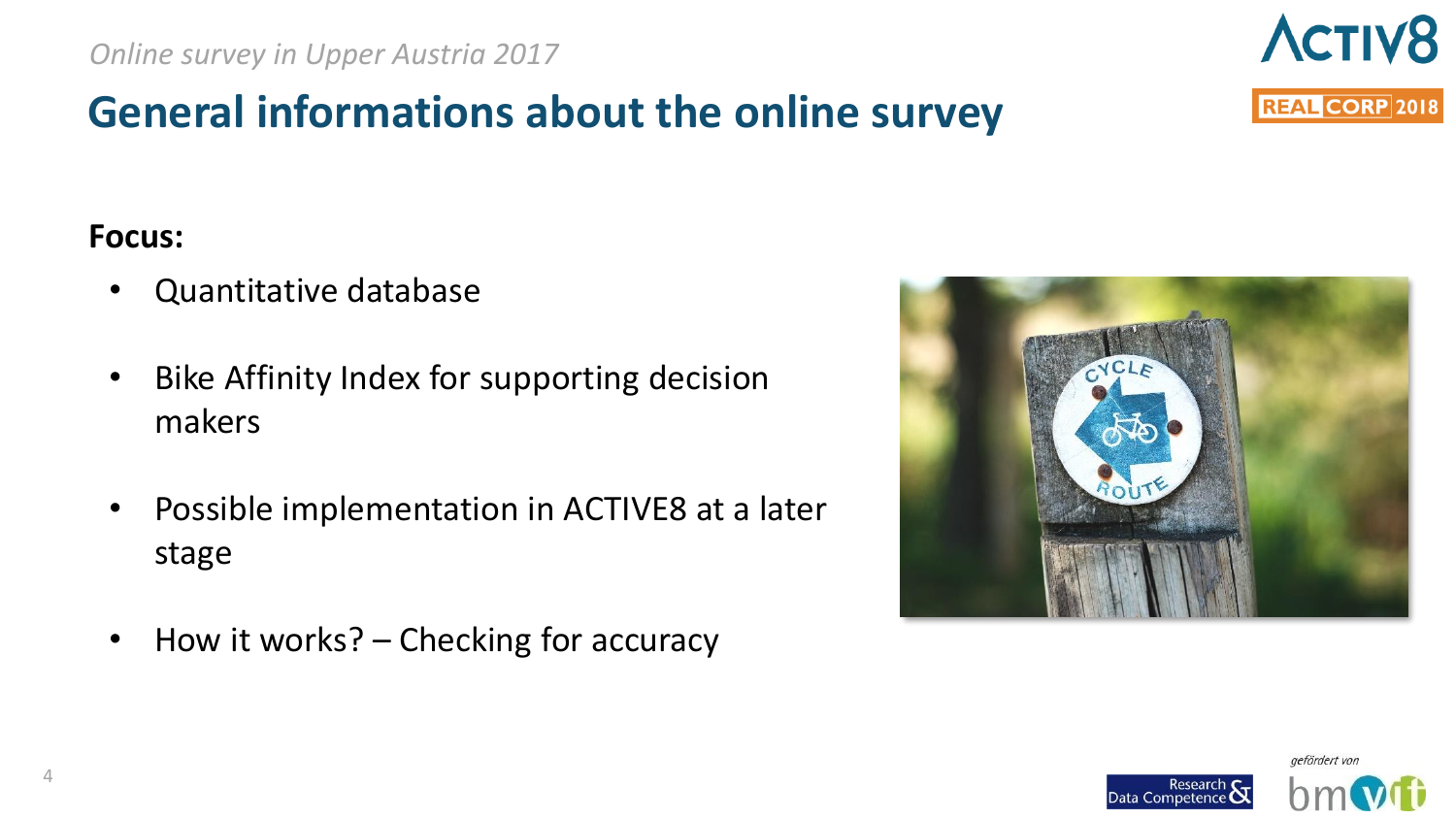## **Selected results**



Conditions for using the bicycle for EVERYDAY or LEISURE trips in the municipality



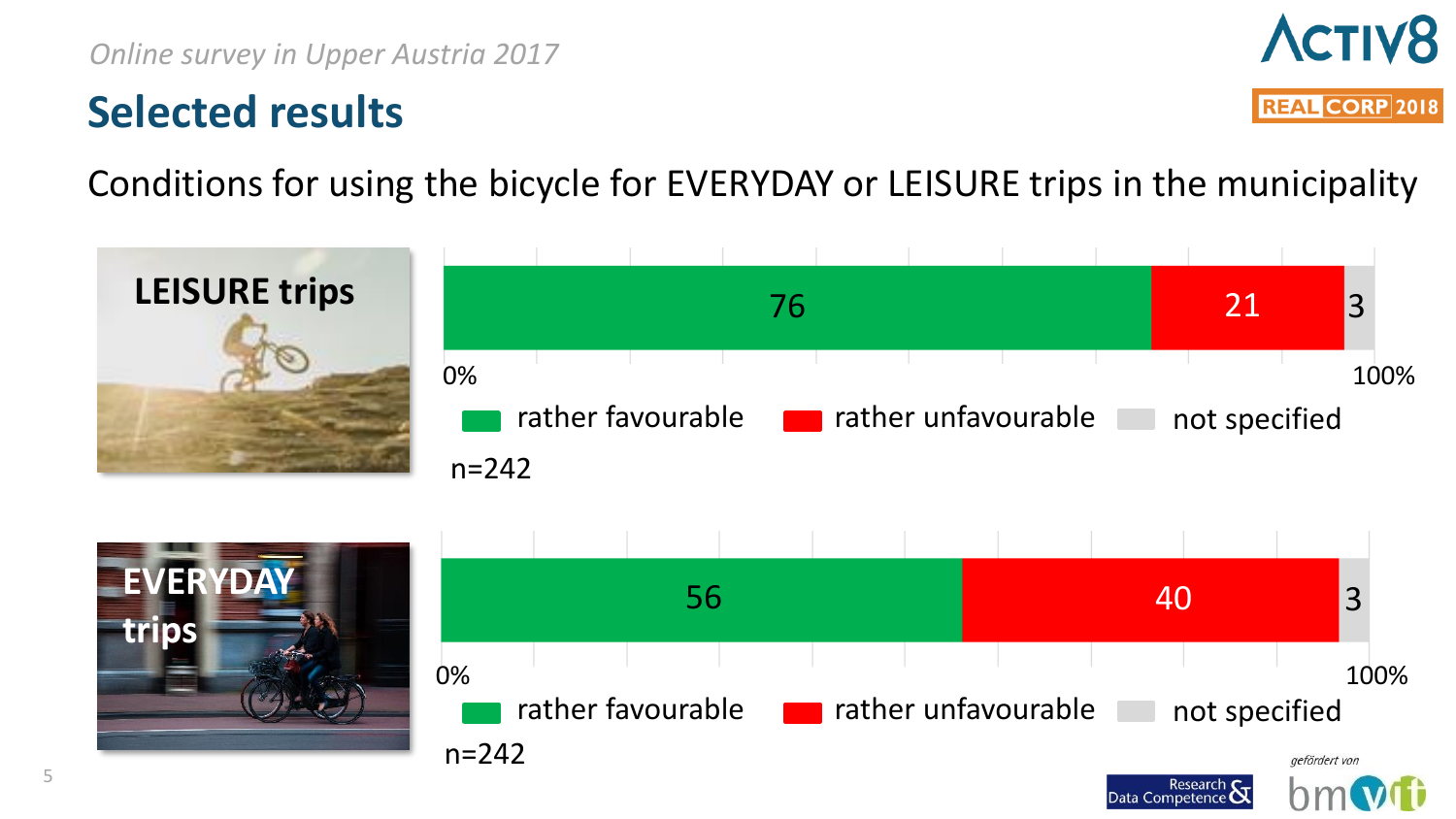## **Selected results**

#### Importance of **mobility** in general in the next few years

#### Importance of **cycling** in the next few years







Research **Stree**<br>Data Competence **Stree**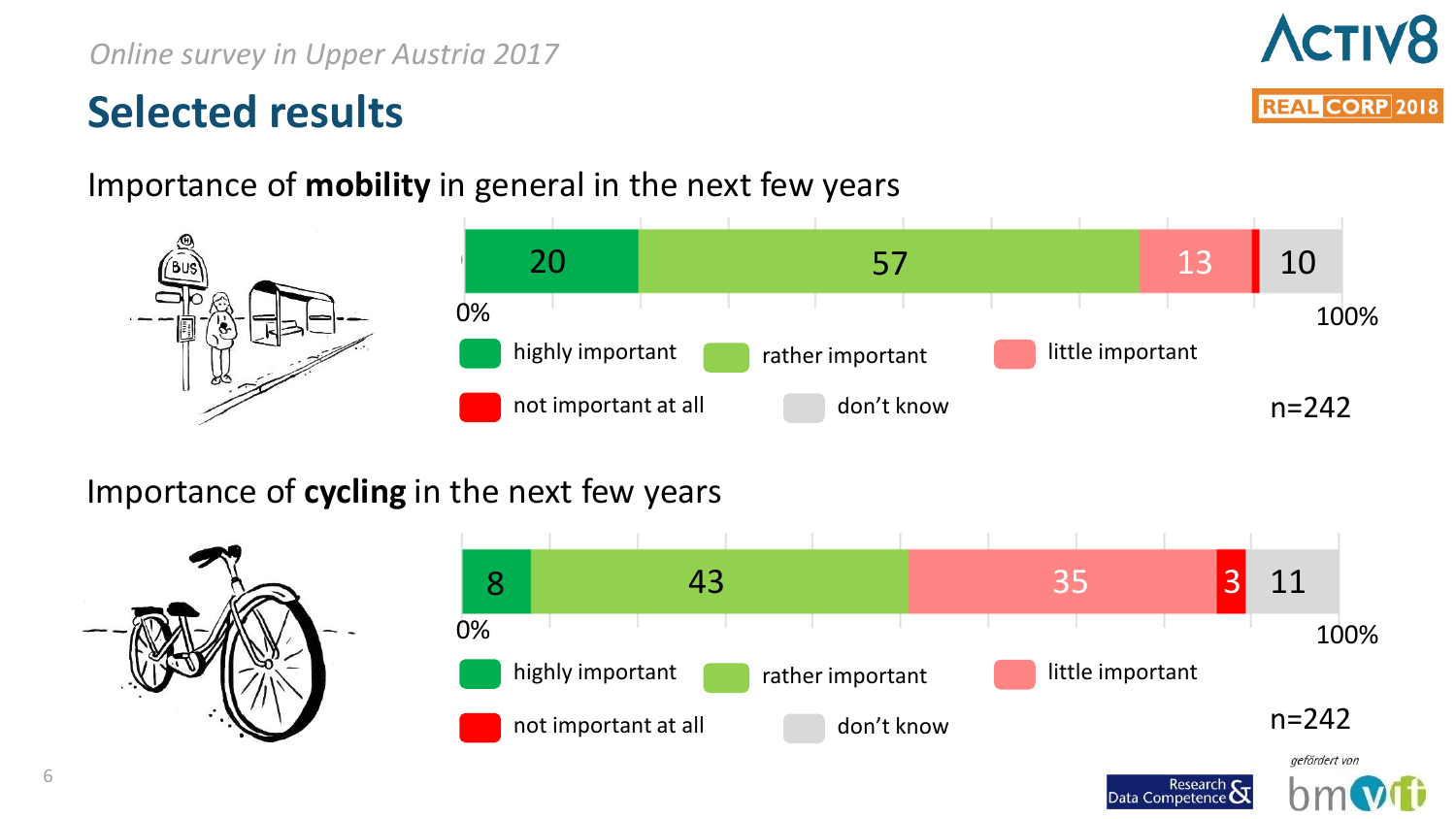#### **Selected results**



#### How important will cycling be in the future?



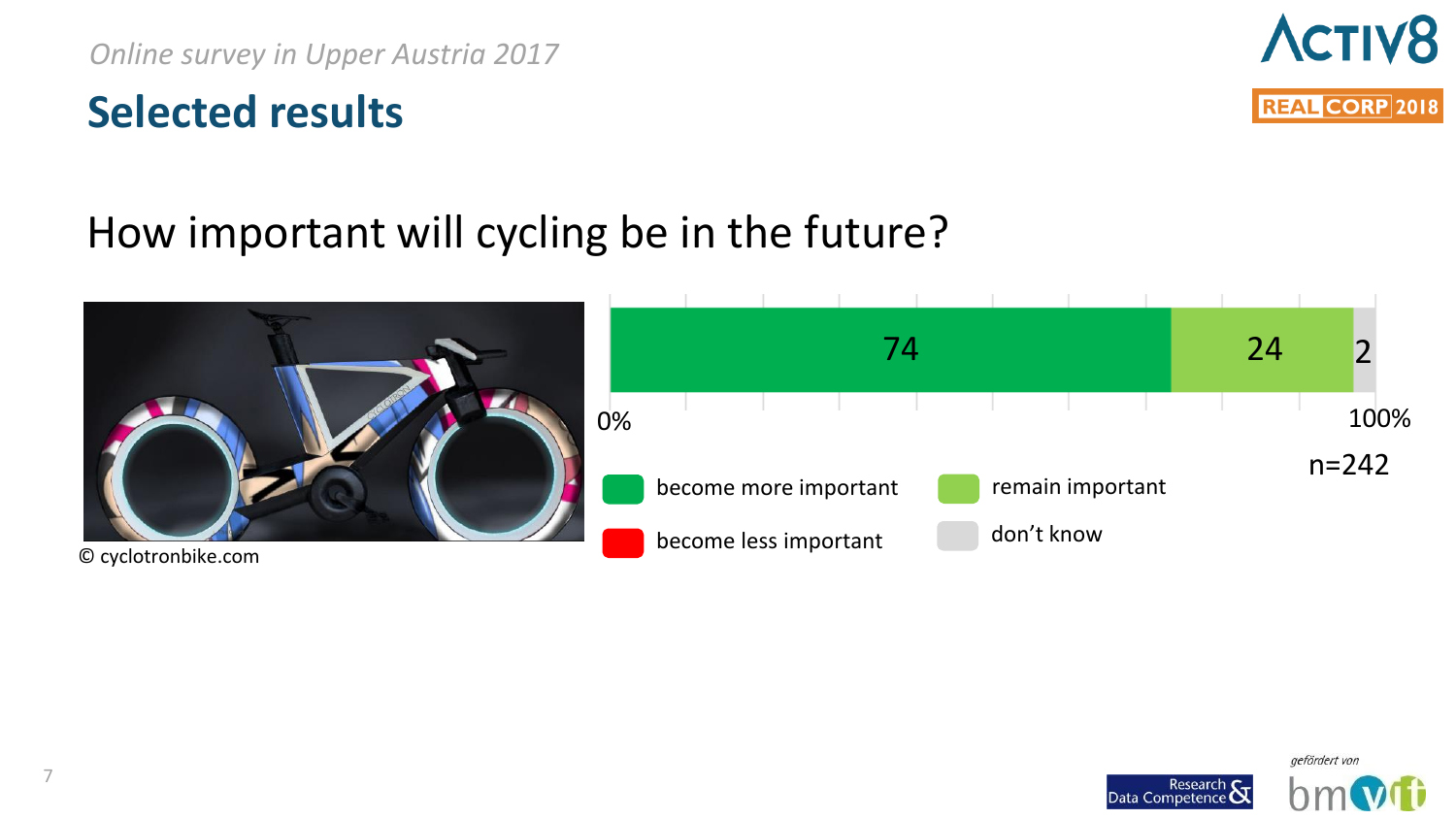# **Building the Bike Affinity Index**

- 4-scaled aggregate (non-weighted) Index
- 17 used variables
- iterative procedure
- Bike Affinity Index and statistical model "ACTIV8"



**ACTIV8** 

**REAL CORP 2018** 

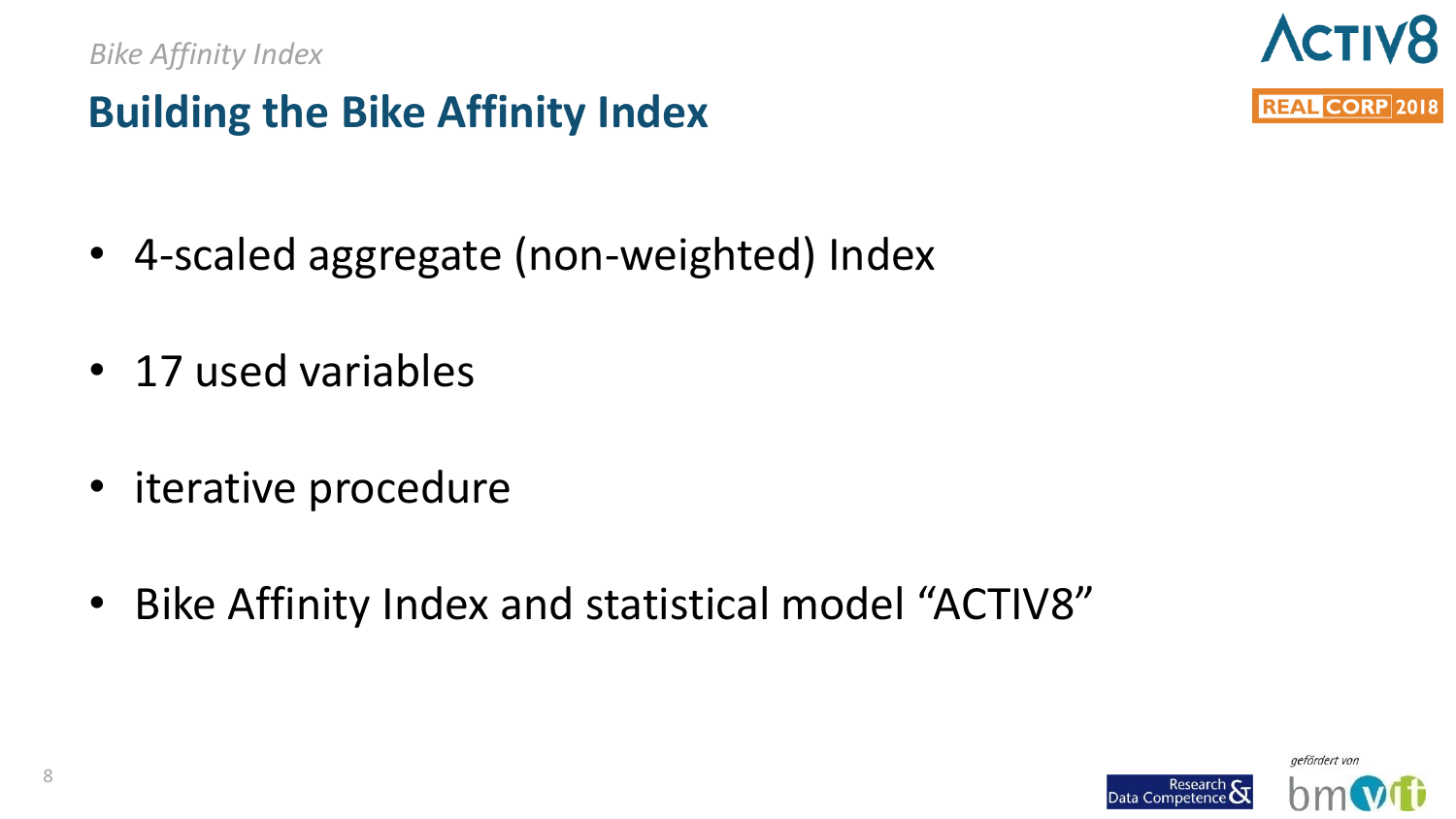#### *Bike Affinity Index*

high affinity

## **Bike affinity in Upper Austria**



| <b>Bike Affinity Index</b> | percentage [%] |
|----------------------------|----------------|
| high affinity              | 13             |
| affinity                   | 38             |
| little affinity            | 39             |
| no affinity                | 10             |

n=213

Municipalities in Upper Austria based on Bike Affinity Index "high affinity" (2017) n=213



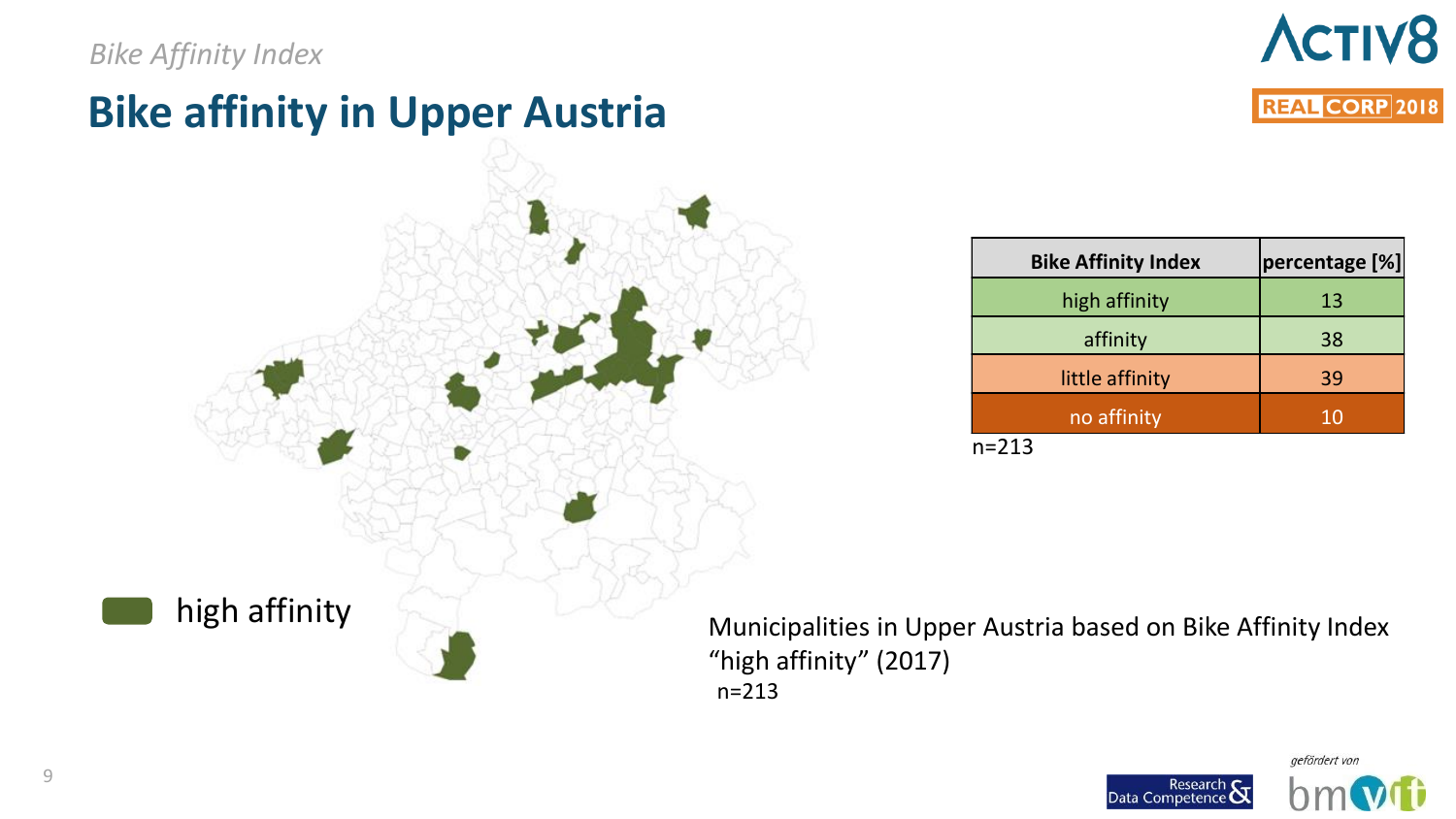*Bike Affinity Index*



## **Verification of Bike Affinity Index**